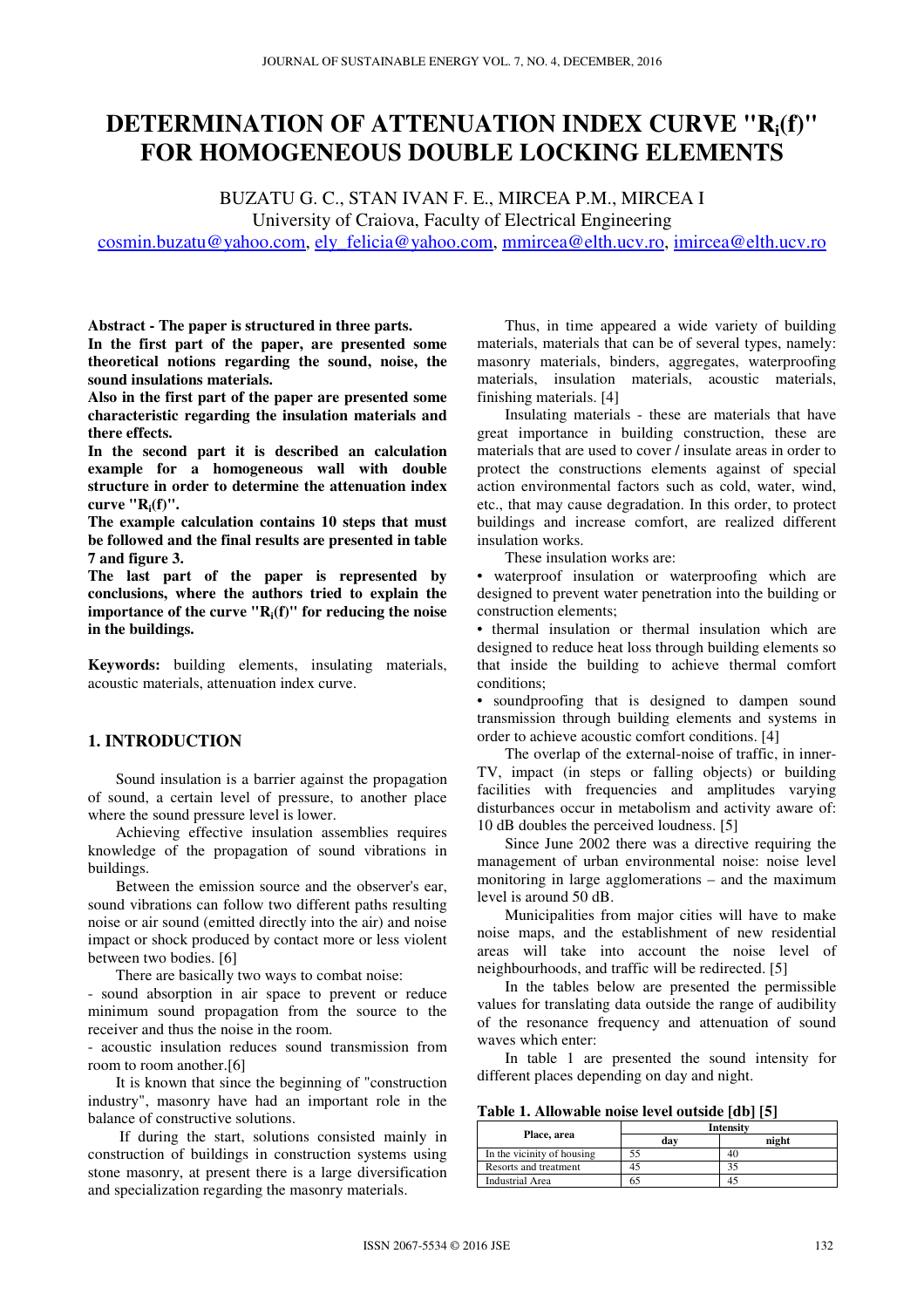Table 2 contains some values for maximum noise levels that governed interior areas.

|                                | Table 2. Maximum noise levels governed for interior |  |  |  |
|--------------------------------|-----------------------------------------------------|--|--|--|
| $\left[$ db] $\left[ 5\right]$ |                                                     |  |  |  |

| Luggage                                          | Allowable amount |
|--------------------------------------------------|------------------|
| Living Rooms                                     | 35               |
| kitchen                                          | 38               |
| Reading rooms                                    | 40               |
| Offices, classrooms                              | 45               |
| <b>Ambient Music</b>                             | 60               |
| stores                                           | 70               |
| Technical areas (pumping stations, boilers etc.) | 85               |

# **2. BUILDING ACOUSTICS**

**The sound absorption coefficient of a material** is  $\alpha = (1 - r)$ , where *r*, the sound energy reflection coefficient, is the ratio of sound energy reflected from the surface of the material to that incident upon it.

Values for a specific material depend upon frequency and upon the angle of incidence of the sound. When the sound field is approximately diffuse the corresponding quantity is denoted by  $\alpha_s$ ; this may be determined in accordance with BS 3638:1987.

The values in the table overleaf have been taken from Evans and Bazley (1978) which predates the current standard.

Absorption depends on mounting and other details of construction and the following values should be regarded only as typical. [7]

Table 3 presents the reverberation absorption coefficients for different materials, depending on their thickness.

**Frequency/Hz** 

|                                                      |                          |      |      | - - - 4 |                 |                 |                 |  |  |  |
|------------------------------------------------------|--------------------------|------|------|---------|-----------------|-----------------|-----------------|--|--|--|
| <b>Material</b>                                      | <b>Thickness</b><br>(mm) | 125  | 250  | 500     | 100<br>$\bf{0}$ | 200<br>$\bf{0}$ | 400<br>$\bf{0}$ |  |  |  |
| Acoustic<br>plaster                                  | 13                       | 0.15 | 0.20 | 0.35    | 0.60            | 0.60            | 0.50            |  |  |  |
| Acoustic<br>tiles<br>(perforated<br>fiberboard)      | 18                       | 0.10 | 0.35 | 0.70    | 0.75            | 0.65            | 0.50            |  |  |  |
| Asbestos<br>(sprayed)                                | 25                       | 0.10 | 0.30 | 0.65    | 0.85            | 0.85            | 0.80            |  |  |  |
| <b>Brickwork</b>                                     |                          | 0.02 | 0.02 | 0.03    | 0.04            | 0.05            | 0.07            |  |  |  |
| Carpet.<br>Axminster)                                | 8                        |      | 0.05 | 0.15    | 0.30            | 0.45            | 0.55            |  |  |  |
| Carpet on<br>underlay                                | 14                       |      | 0.05 | 0.20    | 0.40            | 0.60            | 0.65            |  |  |  |
| Curtain<br>(velour,<br>draped)                       |                          | 0.14 | 0.35 | 0.55    | 0.72            | 0.70            | 0.65            |  |  |  |
| Glass fiber<br>(resin-<br>bonded9                    | 25                       | 0.10 | 0.25 | 0.55    | 0.70            | 0.80            | 0.85            |  |  |  |
| Glass wool<br>(uncompress<br>ed)                     | 25                       | 0.10 | 0.25 | 0.45    | 0.60            | 0.70            | 0.70            |  |  |  |
| Mineral<br>wool                                      | 25                       | 0.10 | 0.25 | 0.50    | 0.70            | 0.85            | 0.85            |  |  |  |
| Polystyrene,<br>expanded<br>(rigid<br>backing)       | 13                       | 0.05 | 0.05 | 0.10    | 0.15            | 0.15            | 0.20            |  |  |  |
| Polystyrene,<br>expanded<br>$($ on 50 mm<br>battens) | 13                       | 0.05 | 0.15 | 0.40    | 0.35            | 0.20            | 0.20            |  |  |  |

**Table 3. Reverberation absorption coefficients**

|                                                   |                          | Frequency/Hz |      |      |          |                 |                 |  |  |  |  |  |
|---------------------------------------------------|--------------------------|--------------|------|------|----------|-----------------|-----------------|--|--|--|--|--|
| <b>Material</b>                                   | <b>Thickness</b><br>(mm) | 125<br>250   |      | 500  | 100<br>0 | 200<br>$\bf{0}$ | 400<br>$\bf{0}$ |  |  |  |  |  |
| Polyurethan<br>e foam<br>(flexible)               | 50                       | 0.25         | 0.50 | 0.85 | 0.95     | 0.90            | 0.90            |  |  |  |  |  |
| Snow                                              | 25                       | 0.15         | 0.40 | 0.65 | 0.75     | 0.80            | 0.85            |  |  |  |  |  |
| Wood<br>panelling<br>(oak, on $25$<br>mm battens) | 13                       | 0.20         | 0.10 | 0.05 | 0.05     | 0.05            | 0.05            |  |  |  |  |  |

#### **Insulation against airborne noise.**

The sound reduction index  $(R)$  is the ratio of sound energy incident on a partition to that which is transmitted through it, expressed in decibels (BS 2750: 1980).

The values vary with frequency and angle of incidence; for comparative purposes a single value  $(R_w)$ can be derived from the data over the frequency range 100–3150 Hz according to BS 5821: Part 1: 1984. Although mass is the main determinant of R above the resonant frequency, the relationship is not a simple one, due to 'coincidence' effects associated with flexural waves in the partition (Fahy 1985).

For single, homogeneous partitions, however, the mean value of R over the range 100–3150 Hz can be estimated to be approximately  $R_{avg} = 10 + 15 \log_{10}(m) dB$ , where m is the surface mass density in kg  $m^{-2}$ .

For some types of partition  $R_w \approx R_{avg} + 3$  dB. [7]

# **3. CALCULATION AND DETERMINATION EXAMPLE OF THE CURVE "Ri(f)"**

Below it is presented an example in order to determine the attenuation curve indices " $R_i(f)$ " for a homogeneous wall with double structure shown in Figure 1.

The structure presented below (figure 1) is composed from: on the exterior plaster mortar, autoclaved aerated concrete, mineral wool, masonry clay, air gap.

In order to determine the sound attenuation curve, the structure is divided in two component elements.

 First element is composed from: aerated concrete and plaster mortar, and the second: clay masonry and plaster mortar.

For each structure are determinate: the mass per unity area, m, the frequency of coincidence area,  $(f_B - f_C)$ , the attenuation curves indices,  $R_1(f)$  and  $R_2(f)$ , the final curve R(f), appropriate correction by the flanking sound transmission, ∆Ra, the correction ∆Ra, the  $\Delta R_{b1}$ correction, the  $\Delta R_{b2}$  correction and is stabilization the calculated frequencies string " $f_{\lambda n}$ ",  $\Delta R_c$ , , the correction  $\Delta R_c$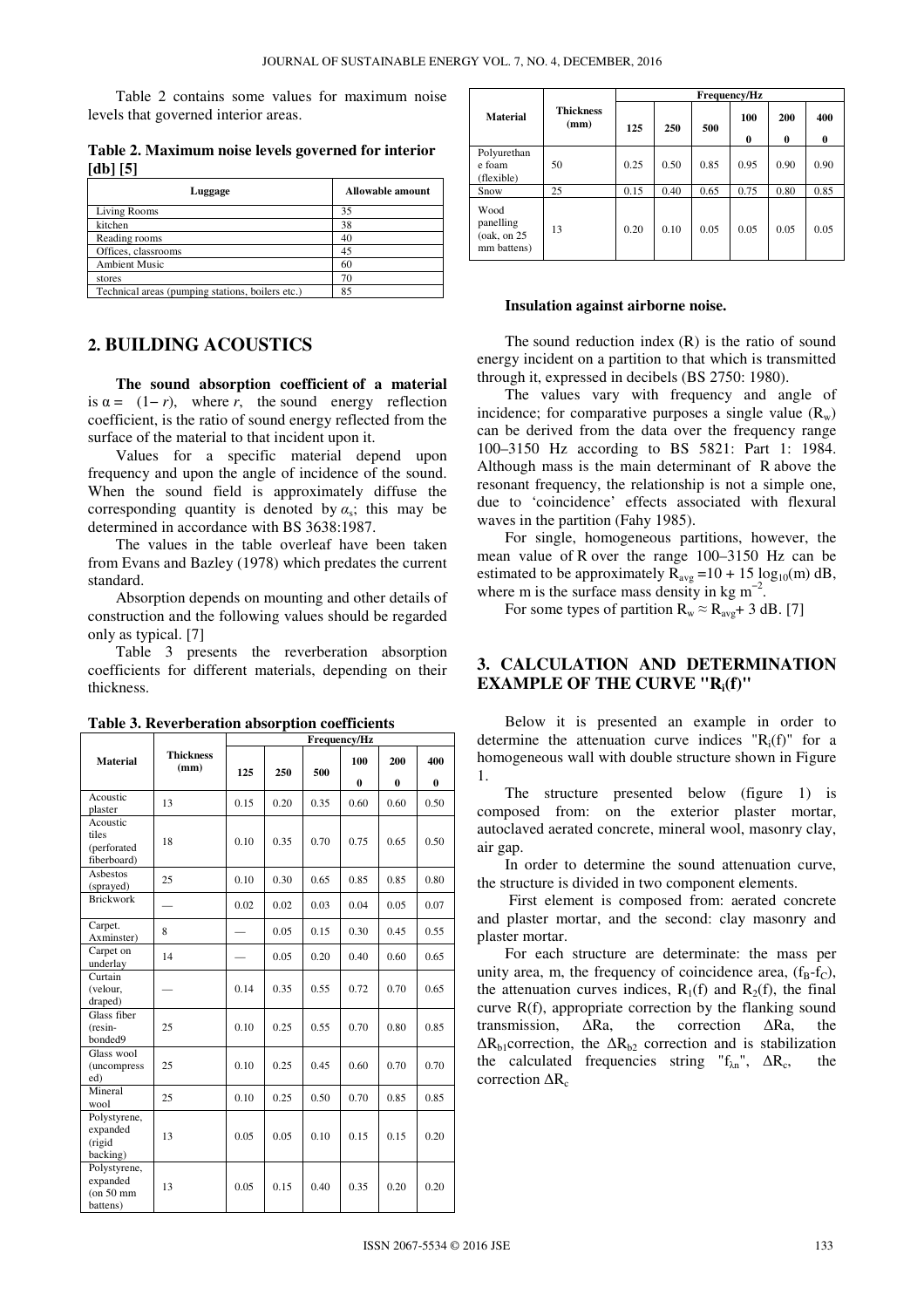

**Fig. 1. Homogeneous wall with double structure** 

Sound attenuation curve indices "Ri(f)" is constructed as follows:

1. First it is calculated the mass per unit area of the building element, "m", [kg/m²];

2. Determine the frequency of coincidence area overlapping  $(f_B - f_C)$  by using the relationships presented in the table 3. From the same table, it is determine the value of the attenuation in the area of coincidence " $R_B$  =  $R<sub>C</sub>$ ", depending on the product which is made of the construction element;

**Table 3. The frequency of coincidence area** 

| Product                       | $R_B=R_C[dB]$ | $f_B$ [Hz] | $f_C$ [Hz] |
|-------------------------------|---------------|------------|------------|
| Concrete, reinforced concrete | 38            | 19000      | 85000      |
|                               |               | m          | m          |
| Clay masonry elements         | 37            | 17000      | 77000      |
|                               |               | m          | m          |
| Autoclaved aerated concrete   | 29            | 6700       | 43000      |
|                               |               | m          | m          |
| Plaster                       | 25            | 5000       | 38000      |
|                               |               | m          | m          |
| glass                         | 27            | 5300       | 53000      |
|                               |               | m          | m          |
| wood Products                 | 19            | 2100       | 13600      |
|                               |               | m          | m          |

In Table 4 are centralized the values determined for the mass per unit area of the component elements.

### **Table 4. Mass per unit area of the building element, "m", [kg/m²]**

| Component element 1 - Autoclaved<br>aerated concrete and plaster mortar | Component element 2 -<br>Clay masonry and plaster mortar |
|-------------------------------------------------------------------------|----------------------------------------------------------|
| $m_1 = 0.10 \times 650 + 0.02 \times 1700 = 99$                         | $m_2 = 0.07 \times 1800 + 0.02 \times 1700 = 160.5$      |
| kg/m <sup>2</sup>                                                       | $\text{kg}/\text{m}^2$                                   |
| $R_B = R_C = 29 dB$                                                     | $R_B = R_C = 37 dB$                                      |
| $\frac{6700}{99} = 67,67 Hz$                                            | $\frac{17000}{2}$ = 106,25 <i>Hz</i><br>$f_R$<br>160     |
| 43000<br>$= 434,34Hz$                                                   | 77000<br>481,25 <i>Hz</i>                                |

3. It is determine for the two components elements, simple, the attenuation curves indices  $R_1(f)$  and  $R_2(f)$ ;

4. Is constructed the curve R (f) =  $R_1$  (f) +  $R_2$  (f);

5. It is determine the final curve R(f) using the relationship:

$$
R_i(f) = R(f) + \Delta R_a + \Delta R_{b1}(f) + \Delta R_{b2}(f) + \Delta R_c (dB)
$$
 (1)

where:

∆Ra – appropriate correction by the flanking sound transmission,[dB];

 $\Delta Rb_1$  – sound absorption corresponding to the adjustment of the gap between the two simple constituents elements,  $[dB]$ ;

 $\Delta Rb_2$  – the corresponding adjustment to stabilize the standing waves in the space between the two simple constituent elements, [dB];

∆Rc – appropriate correction mechanical coupling of the two simple constituents elements, [dB].

In the table 5 is presented the ratio between the "df" thick sound absorbing treatment and "d" - the distance between the two simple constituent elements.

#### **Table 5.The ratio between df and d**

| . . | $\cdot$ $\cdot$<br>d<br>u | - -<br>$\mathcal{L}$ | $\sim$ $\sim$ | $\sim$ | ີ | $\sim$ $\sim$<br>,o. |
|-----|---------------------------|----------------------|---------------|--------|---|----------------------|
| л   |                           |                      |               |        |   |                      |

The correction "∆Ra" is determined using the relationship:

$$
\Delta R_a = -40 \lg \left( \frac{Z_{m_1} + Z_{m_2}}{Z_{m,med}} + I \right) \text{[dB]} \tag{2}
$$

6. Is introduced the effect of noise by flanking transmission, moving curve "Ri(f)" value constructed in section 3:

$$
\Delta R_a = -20 \lg \left( \frac{Z_{mj}}{Z_{m,med}} + I \right) \quad \text{[dB]} \quad (3)
$$

where:

 $Z<sub>m</sub>$  - mechanical impedance corresponding to the construction element considered, [daN/m<sup>3</sup>];

 $Z_{m,med}$  - average mechanical impedance of the adjacent building components delimiting the receiving space of the element considered, [daN/m<sup>3</sup>].

The ratio can be calculated approximately using the relation, which can be written:

$$
\frac{Z_m}{Z_{m,med}} = \frac{m \cdot P}{\sum m_i^{'} \cdot l_i}
$$
 (4)

where:

m - mass per unit area of the considered building element, [kg/m²];

P - perimeter of the considered building element, [m];

I - the mass per unit area adjacent of the building element "i", [kg/m²];

li - contact side length of the adjacent building element "i" element considered, [m].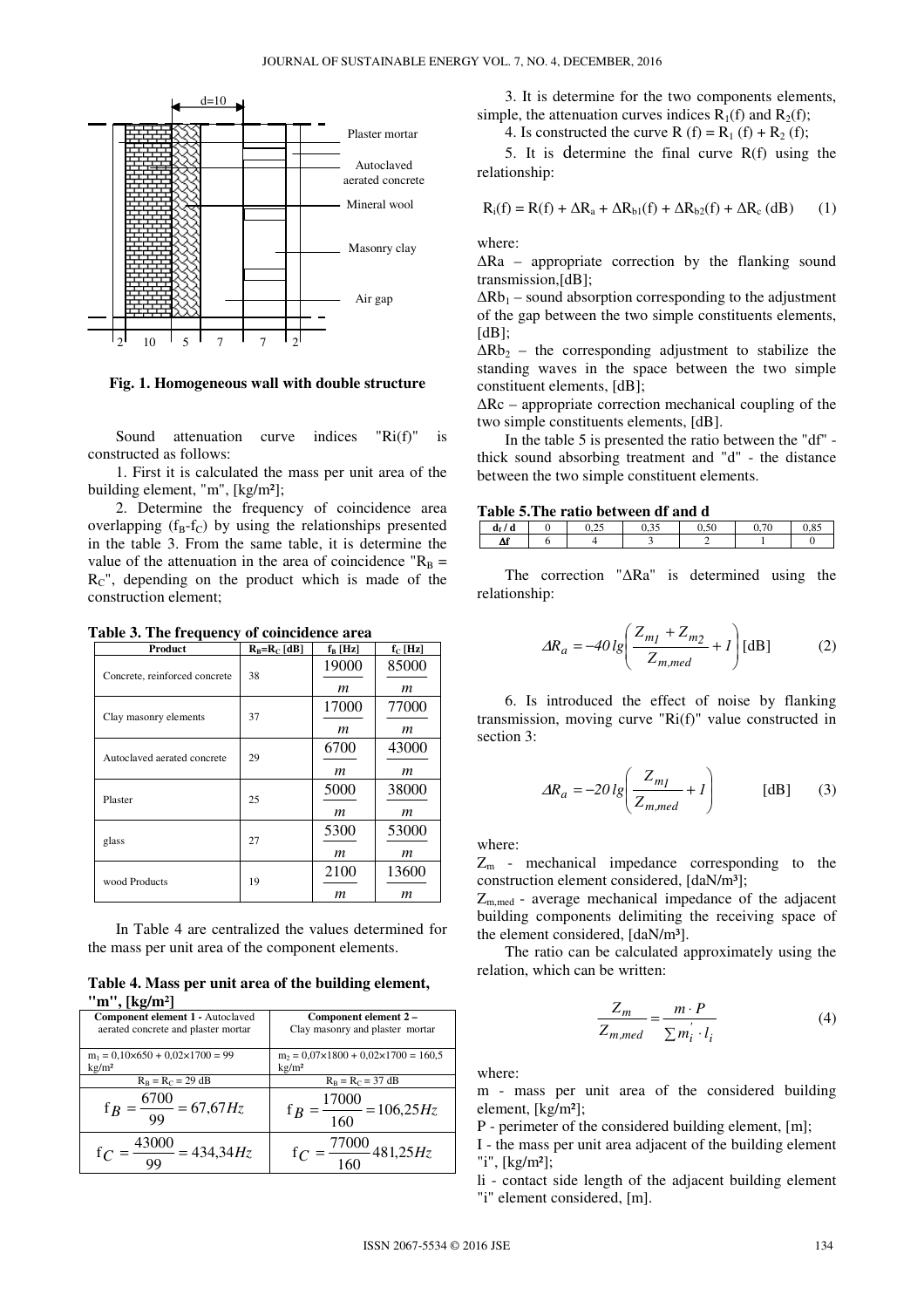

**Fig. 2. Detailing the size of the building components** 

 $l_1 = l_2 = 2,20m$  ⇒  $l_3 = l_4 = 4,30m$ 

 $\eta_1 = \eta_2 = 0.8$  $m'_1 = m'_2 = 0,50 \times 2500 = 1250$  kg/m<sup>2</sup>  $m'_3 = m'_4 = 0,60 \times 2500 = 1500$  kg/m<sup>2</sup>

7. Determine the correction ∆Ra:

$$
\Delta R_a = -40 \lg \left( \frac{Z_{m_1} + Z_{m_2}}{Z_{m,med}} + 1 \right) \tag{5}
$$

$$
\frac{Z_{m_1} + Z_{m_2}}{Z_{m,med}} = \frac{P(\eta_1 m_1 + \eta_2 m_2)^{l,3}}{\sum_{i=1}^{4} m_i^{'} \cdot l_i}
$$
(6)

where:

 $Z_{m1,2}$  - mechanical impedances for each of the two simple constituents elements daN/m<sup>3</sup>;

 $m<sub>1,2</sub>$  - mass per unit area of each of the two simple constituents elements,  $kg/m^2$ ;

m'<sup>i</sup> - mass per unit area adjacent element "i" in kg/m²;

 $\eta_{1,2}$  - coefficients which take into account of how are mounting the simple clamping elements constituent to the adjacent building; ( $\eta = 1.0$  for embedding;  $\eta = 0.8$  for articulation).

$$
\frac{P(\eta_1 m_1 + \eta_2 m_2)^{1,3}}{\sum_{i=1}^4 \eta_i \cdot l_i} = \frac{2 \times (2, 20 + 4, 30)(0, 8 \times 99 + 0, 8 \times 160)^{1,3}}{2(1250 \times 2, 20 + 1500 \times 4, 30)}
$$

$$
= \frac{13 \times 207, 2^{1,3}}{2 \times 9200} = \frac{1334289}{18400} = 0,725
$$

$$
\Delta R_a = -40 \lg (0.725 + 1) = -40 \times 0.236 \approx -9.5 \text{ dB}
$$

8. Calculate the  $\Delta R_{b1}$ correction:

$$
\Delta R_{b1} = -10 \lg \frac{1}{\alpha_m} \tag{7}
$$

Values are calculated in Table 6, considering  $\alpha$  (f) for the two products bordering the air layer, respectively autoclaved aerated concrete plaster and high density mineral wool  $(140 \text{ kg/m}^3)$ .

|  |  | <b>Table 6.</b> Values for $\alpha$ (f) |  |  |  |
|--|--|-----------------------------------------|--|--|--|
|--|--|-----------------------------------------|--|--|--|

| $\alpha_{m}(f)$ | $\Delta R_{h2}(f)$ , dB |
|-----------------|-------------------------|
| < 0.10          | - 0                     |
| $0.10 \le 0.25$ | . .                     |
| $0.25 \le 0.50$ | $-$                     |
| >50             |                         |

9. Calculate the  $\Delta R_{b2}$  correction and is stabilization the calculated frequencies string " $f_{\lambda n}$ " with the relationship:

$$
f_{\lambda I} = \frac{17000 \times n}{d}, d = 10 \text{ cm}
$$

 $\frac{1}{10}$  = 1700  $f_{\lambda I} = \frac{17000 \times I}{10} = 1700$  Hz (correction is made

in the right frequency of 1600 Hz)

$$
f_{\lambda I} = \frac{17000 \times 2}{10} = 3400
$$
 Hz  $\Rightarrow$  outside the

useful frequency

Because at f = 1600 Hz,  $\alpha_m > 0,50$  results that  $\Delta R_{b2}$ = 0, according to the values given in Table 5.

10. Determine the correction  $\Delta R_c$ 

$$
m_1 + m_2 = 99 + 160 = 259 \text{ kg/m}^2 > 250 \text{ kg/m}^2
$$

$$
\Rightarrow k_1 = \frac{1,2}{d} \cdot 10^4 = \frac{1,2}{0,1} \cdot 10^4
$$
  

$$
f_0 = \frac{1}{2} \sqrt{k_1 \left(\frac{1}{m_1} + \frac{1}{m_2}\right)} = 0.5 \sqrt{\frac{1,2}{0,1} \times 10^4 \left(\frac{1}{99} + \frac{1}{160}\right)} = 44.15
$$

*Hz44* ≅



**Fig. 3. Variation curves**  $\mathbf{R}_1$  **(f),**  $\mathbf{R}_2$  **(f),**  $\mathbf{R}_i$  **(f)**